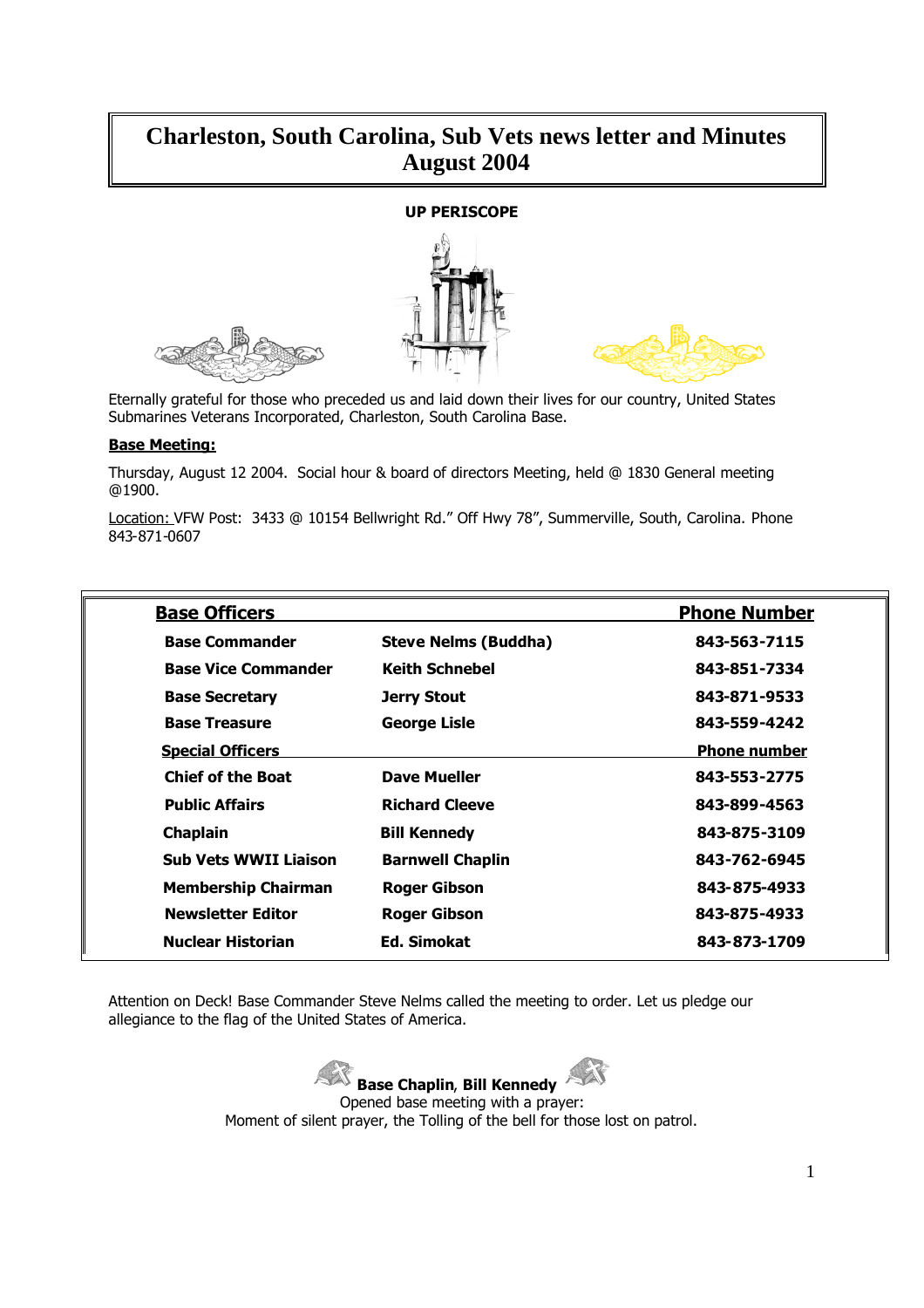## **The final Patrol**



Lord, this departed shipmate with dolphins on his chest is part of an outfit known as the best. Make him welcome and take him by the hand. You'll find without a doubt he was the best in all the land. So, heavenly Father, add his name to the roll of our departed ship mates still on patrol. Let them know that we who survive will always keep their memories alive.

#### **August Subs Lost:**

**Bullhead (SS-332) August 6, 1945. Flier (SS-250) August 13, 1944. Grunion (SS-144) August 16 1942. S-39 (SS-144), August 16, 1942. Harder (SS-257) August 24, 1944. Pompano (SS-181) August 29, 1943.**

#### **USSVI Creed**

To perpetuate the memory of our shipmates who gave their lives in the pursuit of their duties while serving their country. That their dedication, deeds, and supreme sacrifice be a constant source of motivation toward greater accomplishments, Pledge loyalty and Patriotism to the United States Government

#### **Cob:**

Polled the board! "We have a "Quorum;" Base Commander, Vice Commander, Secretary. Treasurer! Absent.

#### **Minutes of the July 8th meeting**

USSVI CHARLESTON BASE, Thursday, July 8, 2004

**Base Commander – Steven Nelms call to order.**

**OFFICIAL, COB'S RELIEF TMC (SS) David Mueller (Neck) has officially taken over as COB.**

**INTRODUCTIONS New persons introduced including Bob Meyers, George Steele. Welcome aboard.**

**TREASURY REPORT Not present**

**SECRETARY REPORT Minutes approved as written.**

**COB REPORT, Bob Kotzke is in the Summerville Medical Center. Visitors are limited. Remember him in your prayers. Ed Simokat had eye surgery. Larry Sims had foot surgery and Rick Wise brother passed away recently.**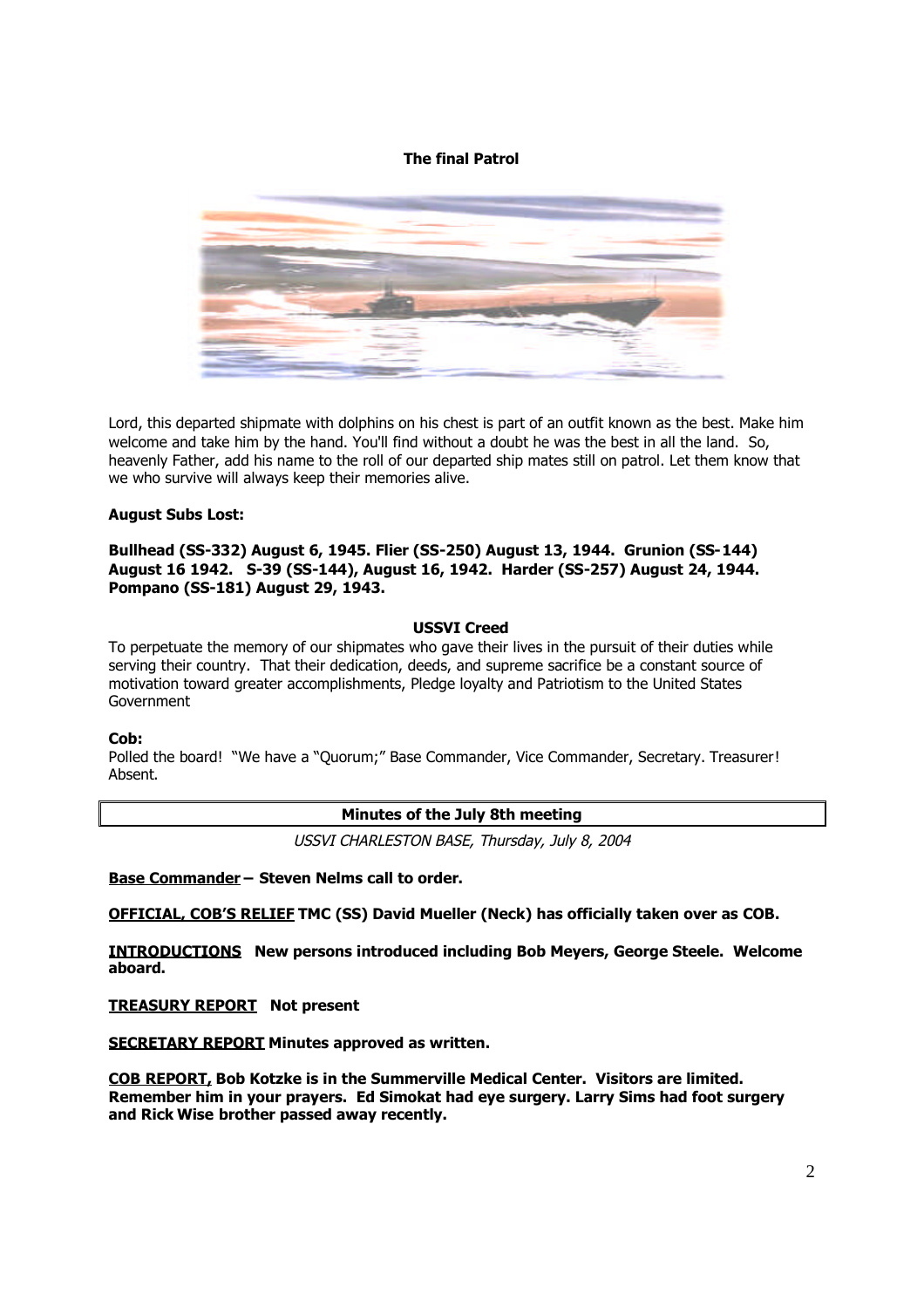**RAFFLE, Emerson made motion and seconded by Keith Schnabel to raffle off a Mirror at next meeting.**

**STOREKEEPER See Curly to purchase Dolphin Neckties.**

### **GOOD OF THE ORDER**

**\*\* Stacy Power spoke about the added benefits of belonging to the VFW. See Stacy or Curley for information.**

**SUBVET OF WWII The next meeting is 19 August at Ryan's Steakhouse. All are invited.**

**\*\* Razorback will return to Little Rock, Arkansas on 18 JUL 2004.**

**\*\* 2005 Convention is scheduled for district 4 at Biloxi, MS**

**\*\* Harleysville Parade scheduled for 28 AUG 2004. Lineup is 0930 and the parade starts at 1100. All are invited to attend.**

**\*\* Steering Committee scheduled. All are required to attend.**

#### **NEW BUSINESS**

**\*\* Richard Cleve reported on the coverage of the Little David that is present on the USSVICB Web Site. All are encouraged to review.**

**Meeting adjourned.**

**Jerry Stout, base secretary.**

**\*\* End of the minutes for July, 2004 \*\***



#### **"Benediction" Base Chaplin, Bill Kennedy"** Roger in his absence

Thank you, God for being with us during our meeting. Please watch over all submarine veterans. As we leave this meeting tonight guide our hearts and minds to perform your task and let us remember you in our daily lives, Amen.

**Notes from! Base Commander, Cob and the editor, t**he next few months we will have various functions, the first will be in;

**August the 28th** the see saw parade in Harleyville, line up at 10 then the parade at 11, and yes we can throw candy,

**September** is our National Submarine Convention and Boat Reunions **Saratoga Springs, New York September 14-19, 2004**

**October or November**, oyster roast the time and date to follow.

**November 11, 2004** Veterans Day parade and functions, time and where we will meet will be following.

**December**; various parades, date and locations will be put out.

**Christmas Party**! When and where and location will be will be determined.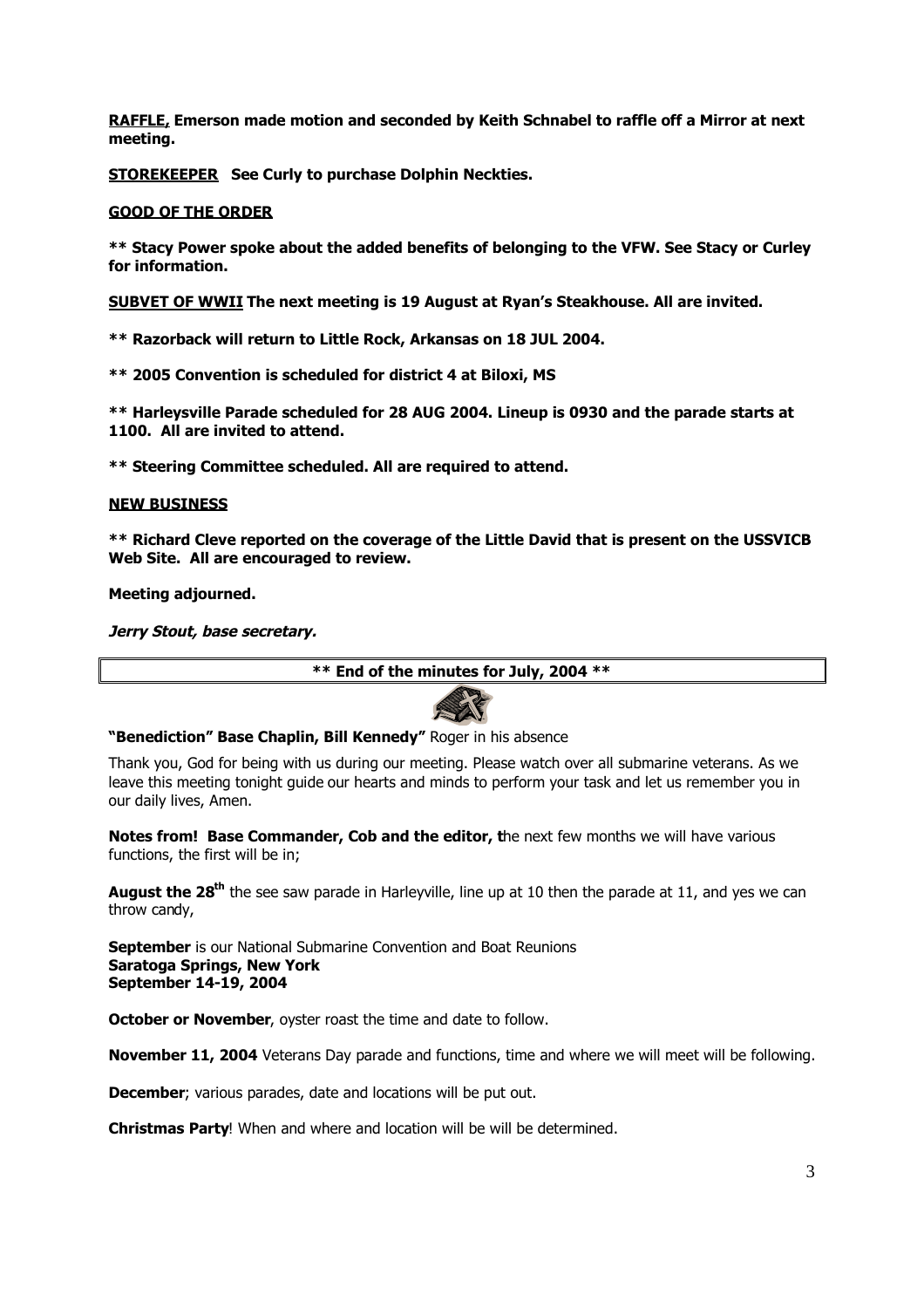#### **Sub-vets WWII, Barnwell Chaplin.**



Lee Allison for Barnwell, reminder August 19<sup>th</sup> at Ryan's at 1200.



**I accept the "COB" position and look forward to it. This wouldn't have been possible without the strong backing from James Eckles (HAR) (HAR). I appreciate all the info I received from Bill Roberts on the turnover except that he failed to tell me #2, Sanitary was full and coming out the deck drains in the "back battery head". Oh well my first "by the way". Some things never change.**

**TM Bob Kotzke is out of the hospital and at home and is doing better. He really appreciated the card and the prayers and expressed his thanks to everyone. We can't wait to get him back on the working party list. The Torpedo Room head needs scouring. We miss you Bob.**

**I voted online and it was pretty fast and simple. There have been numerous changes as well as the mistake on the paper ballot as was noted at the last meeting. Now you can also vote online even if you received a paper ballot and did NOT previously register. If you want to vote online do the following:**

- **1. Go to the national web page**
- **2. Click on "all online documents"**
- **3. Click on "national voting here"**
- **4. Click on "election 2004" and vote**

**We have a fall project to build a cover over the Thresher at Buddha's and we will be needing lumber. So if anybody has any contacts where we can procure (cumshaw) lumber for free or at a discount. Let me know.**

#### **God Bless and may all your Grandkids be TORPEDOMEN, "Neck"**

#### **Sick list, base Chaplain**

John Nichols, who is home and recovered form Gall Bladder operation, Robert Kotzke who has been fighting a long term illness, keep him in your prayers and Gary Semler wife who has lost her Mother our prayers and heart felt sympathy are with your family.

Continue Praying for our troops Lord Keep them out of harms way be with them always send your angel's to watch over them.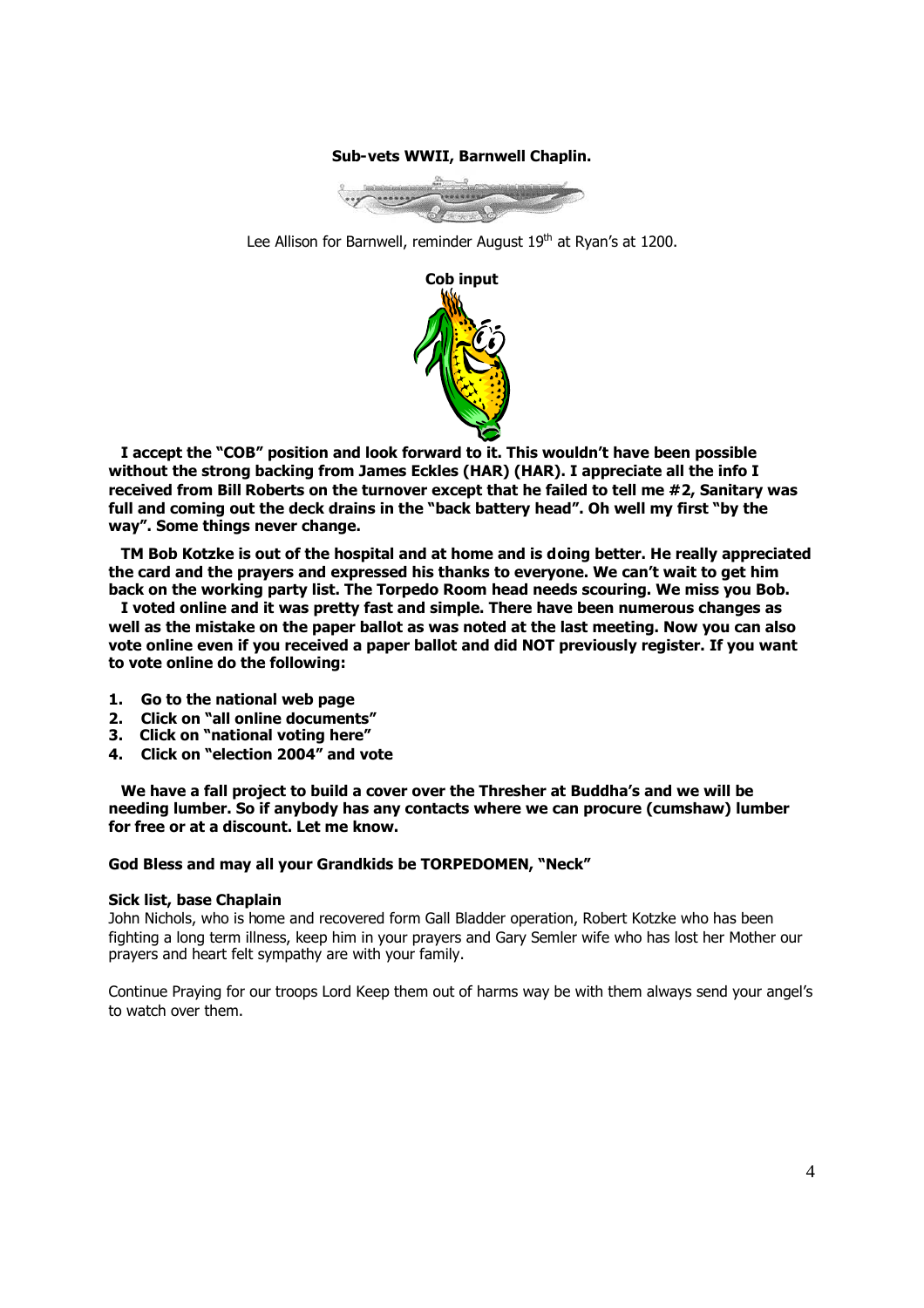

For our fallen Soldiers and Marines and Airmen thank you for you sacrifice, you laid down your lives for us that we may have peace what greater gift is there then one to give his life that we may live. **Thank you and God bless our President.**



Inputs from Robert Hopkins **Little known facts about Submarine History,** From Polaris magazine Editor! Bill Wolfe.

The first Japanese casualty to American arms during WW-II was an aircraft shot down on Dec. 7th, 1941 by the Tautog.

The first submarine force casualty suffered in WW-II was G. A. Myers, Seaman 2, shot through the right lung when Cachalot as strafed during the Pearl Harbor raid.

The first "live" torpedoes to be fired by a Pearl Harbor submarine was fired by the Triton (Lent), 4 stern tubes fired on the night of Dec. 10, 1941.

The first Pearl Harbor boat to be depth charged was the Plunger (White) on Jan. 4, 1942 - 24 charges. The first "down the throat" shot was fired by Pompano on Jan. 17, 1942.

The first Japanese warship to be sunk was torpedoed by Gudgeon (Grenfell) at 9 AM on Jan. 27, 1942, the IJN I-173 (SS).

The first major Japanese warship lost to submarines during WW-II was the heavy cruiser Kako which fell victim to S-44 Moore) on Aug. 10, 1942.

The first submarine to fire on a battleship was Flying Fish (Donaho) Sept. 1942, damaging a Kongo class BB.

The first submarine to fire on an aircraft carrier was Trout (Ramage), Damaging Taiyo, August 28, 1942. The first Japanese ship to be sunk by gunfire was by Triton (Kirkpatrick), near Marcus Island on Feb. 17, 1942. At the time, Kirkpatrick was the youngest skipper to get command at Pearl.

## **From our District 4 commander Blado;**

Morning Guys, the Voting in D-4 in 2003, for the National was great. Your efforts were greatly appreciated. It is that time of year again and I calling on all the Base Commanders to take the extra time and get with your Members to check to see if they have Voted . You should remind them that this is THEIR Organization and it can only run smoothly if they contribute to the cause. Let's have another or better showing for the 2004 voting. Thanks Dennis D-4

**\*\*\***

Just a reminder that our **voting record for last year was not good** out of a 150 + members **only 17** voted I hope it is better than that for this year!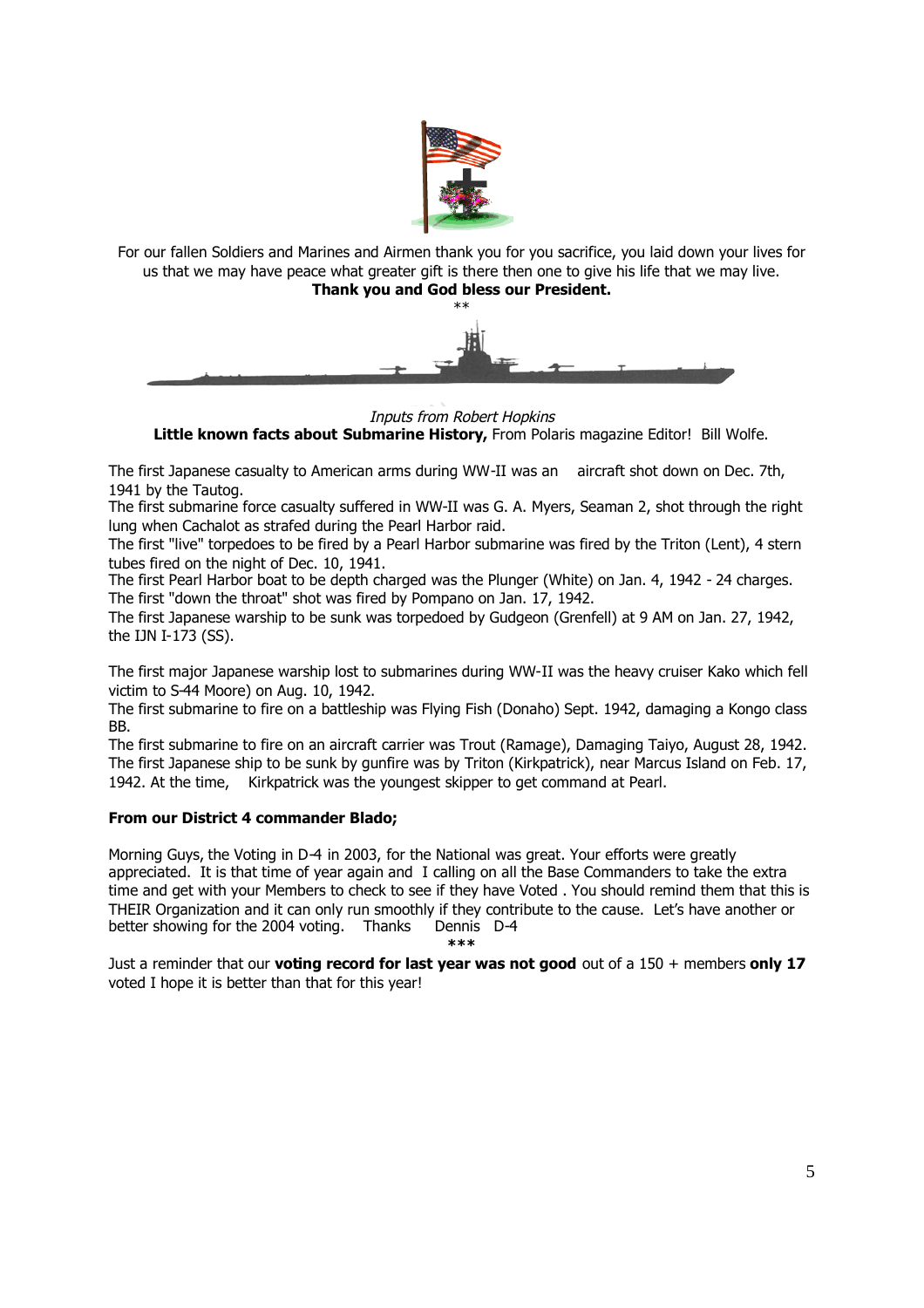#### **"Birthdays"**



Happy birthday to Wise, Rigg, Nelms, Mulkey, Lowman, La rose, Kotzke, Kirby, Irving, Hutchinson, Graff, Gawronski, Freligh, Davis, Cleeve and Lee Allison.

#### **Cobs reminder**



# **Next Meeting, August 12th at the VFW post in Summerville, see you there**

**Dues**, regular member dues are 20 for national, 15 for local base dues regardless. When you pay them, **please** pay before January, 2005. If you want to pay National life before they double/triple you can pay them "Prior" to January 2005. If you wait to 2005 to join life National they are double or Triple what they are now, this is a good opportunity to join life National.

**Example**: this year (2004) age 65 is \$50 for life, next year (2005) age 56-65 is \$300, age 66-75 is \$200, and you do the math. Get in before **January 2005,** or pay the new price, I can't make it any plainer then that!

\*\*

Items for sale or items for a garage sale to help the subvets raise some monies to help the community so far all I have is a "set of aching bones from our ex-cob Bill Roberts" well if you add mine to that we might get 5 cents between both of us (Ha).

We are still looking for wood/or donations toward the roofing needed to protect our sub; we have the poles, as the Cob said keep your eyes open and don't ask Eckles how to install the poles or you will hear an-other story.

#### \*\* **Casino Night**

There will be a casino night at Buddha's place, mid to the end of August. Purpose is to make a little money for the subvets. We will let you know the date at the meeting. Anyone interested let me know at the meeting. There will be poker games and black jack, anyone who wants to play acey-duecy cribbage, pinochle and ect. is welcome. Really just a good excuse, to get together and drink beer! You can also bring outside people as long as you know them well they must understand what they see and what they hear here what happens here stay's here.

**A redneck ENC (SS)**, a sheep, and a dog were survivors of a shipwreck. They found themselves stranded on a deserted island.